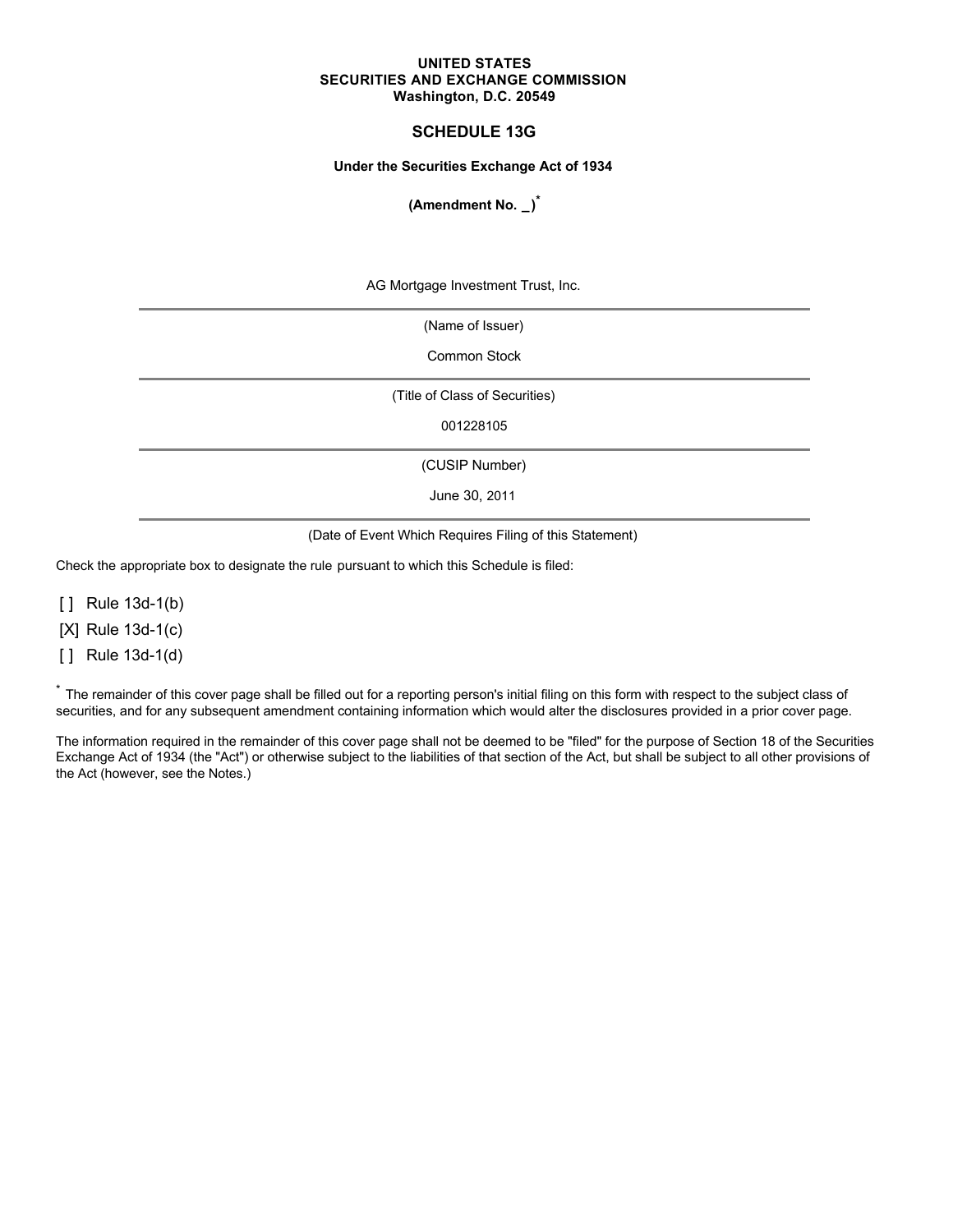CUSIP No. 001228105

| 1.                                                                                                                  | NAMES OF REPORTING PERSONS<br>I.R.S. IDENTIFICATION NO. OF ABOVE PERSONS (ENTITIES ONLY) |                             |                |  |  |  |
|---------------------------------------------------------------------------------------------------------------------|------------------------------------------------------------------------------------------|-----------------------------|----------------|--|--|--|
|                                                                                                                     | Bay Pond Partners, L.P.<br>37-1406661                                                    |                             |                |  |  |  |
| 2.                                                                                                                  | CHECK THE APPROPRIATE BOX IF A MEMBER OF A GROUP                                         |                             |                |  |  |  |
|                                                                                                                     | $(a)$ $[$ $]$<br>$(b)$ []                                                                |                             |                |  |  |  |
| 3.                                                                                                                  | <b>SEC USE ONLY</b>                                                                      |                             |                |  |  |  |
| 4.                                                                                                                  | CITIZENSHIP OR PLACE OF ORGANIZATION                                                     |                             |                |  |  |  |
|                                                                                                                     | Delaware                                                                                 |                             |                |  |  |  |
| <b>NUMBER OF</b><br><b>SHARES</b><br><b>BENEFICIALLY</b><br><b>OWNED BY EACH</b><br><b>REPORTING</b><br>PERSON WITH |                                                                                          | 5. SOLE VOTING POWER        | $\mathbf 0$    |  |  |  |
|                                                                                                                     |                                                                                          | 6. SHARED VOTING POWER      | 567,800        |  |  |  |
|                                                                                                                     |                                                                                          | 7. SOLE DISPOSITIVE POWER   | $\overline{0}$ |  |  |  |
|                                                                                                                     |                                                                                          | 8. SHARED DISPOSITIVE POWER | 567,800        |  |  |  |
| 9.                                                                                                                  | AGGREGATE AMOUNT BENEFICIALLY OWNED BY EACH REPORTING PERSON                             |                             |                |  |  |  |
|                                                                                                                     | 567,800                                                                                  |                             |                |  |  |  |
| 10.                                                                                                                 | CHECK IF THE AGGREGATE AMOUNT IN ROW (9) EXCLUDES CERTAIN SHARES                         |                             |                |  |  |  |
|                                                                                                                     | $\lceil$                                                                                 |                             |                |  |  |  |
| 11.                                                                                                                 | PERCENT OF CLASS REPRESENTED BY AMOUNT IN ROW (9)                                        |                             |                |  |  |  |
|                                                                                                                     | 6.15%                                                                                    |                             |                |  |  |  |
| 12.                                                                                                                 | <b>TYPE OF REPORTING PERSON</b>                                                          |                             |                |  |  |  |
|                                                                                                                     | PN                                                                                       |                             |                |  |  |  |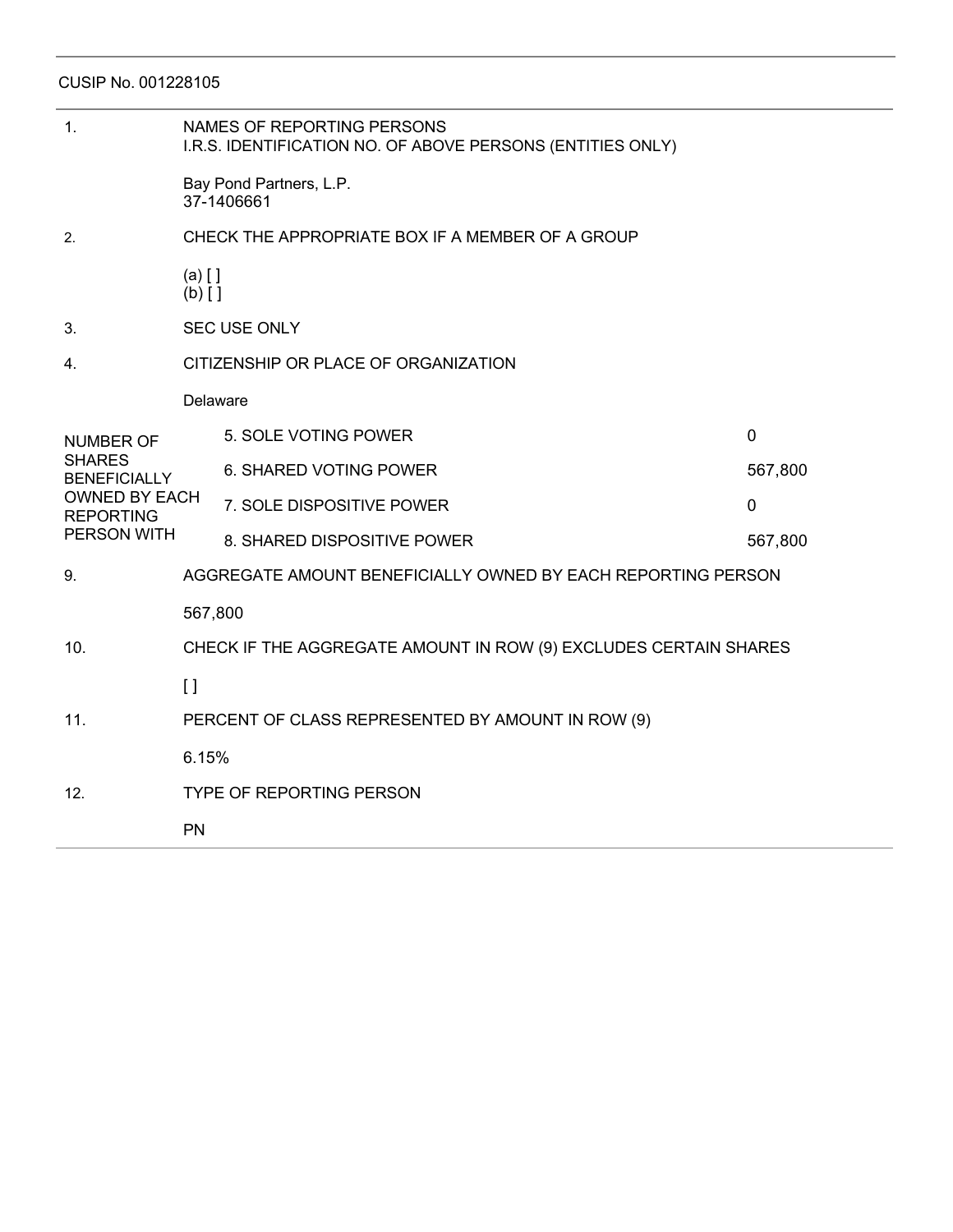CUSIP No. 001228105

| 1.                                                                                                                  | NAMES OF REPORTING PERSONS<br>I.R.S. IDENTIFICATION NO. OF ABOVE PERSONS (ENTITIES ONLY) |                               |             |  |  |  |
|---------------------------------------------------------------------------------------------------------------------|------------------------------------------------------------------------------------------|-------------------------------|-------------|--|--|--|
|                                                                                                                     | Wellington Hedge Management, LLC<br>04-3215301                                           |                               |             |  |  |  |
| 2.                                                                                                                  | CHECK THE APPROPRIATE BOX IF A MEMBER OF A GROUP                                         |                               |             |  |  |  |
|                                                                                                                     | $(a)$ $[$ $]$<br>$(b)$ []                                                                |                               |             |  |  |  |
| 3.                                                                                                                  | <b>SEC USE ONLY</b>                                                                      |                               |             |  |  |  |
| 4.                                                                                                                  | CITIZENSHIP OR PLACE OF ORGANIZATION                                                     |                               |             |  |  |  |
|                                                                                                                     | Massachusetts                                                                            |                               |             |  |  |  |
| <b>NUMBER OF</b><br><b>SHARES</b><br><b>BENEFICIALLY</b><br><b>OWNED BY EACH</b><br><b>REPORTING</b><br>PERSON WITH |                                                                                          | 5. SOLE VOTING POWER          | $\Omega$    |  |  |  |
|                                                                                                                     |                                                                                          | <b>6. SHARED VOTING POWER</b> | 567,800     |  |  |  |
|                                                                                                                     |                                                                                          | 7. SOLE DISPOSITIVE POWER     | $\mathbf 0$ |  |  |  |
|                                                                                                                     |                                                                                          | 8. SHARED DISPOSITIVE POWER   | 567,800     |  |  |  |
| 9.                                                                                                                  | AGGREGATE AMOUNT BENEFICIALLY OWNED BY EACH REPORTING PERSON                             |                               |             |  |  |  |
|                                                                                                                     | 567,800                                                                                  |                               |             |  |  |  |
| 10.                                                                                                                 | CHECK IF THE AGGREGATE AMOUNT IN ROW (9) EXCLUDES CERTAIN SHARES                         |                               |             |  |  |  |
|                                                                                                                     | $\left[\right]$                                                                          |                               |             |  |  |  |
| 11.                                                                                                                 | PERCENT OF CLASS REPRESENTED BY AMOUNT IN ROW (9)                                        |                               |             |  |  |  |
|                                                                                                                     | 6.15%                                                                                    |                               |             |  |  |  |
| 12.                                                                                                                 | <b>TYPE OF REPORTING PERSON</b>                                                          |                               |             |  |  |  |
|                                                                                                                     | CO                                                                                       |                               |             |  |  |  |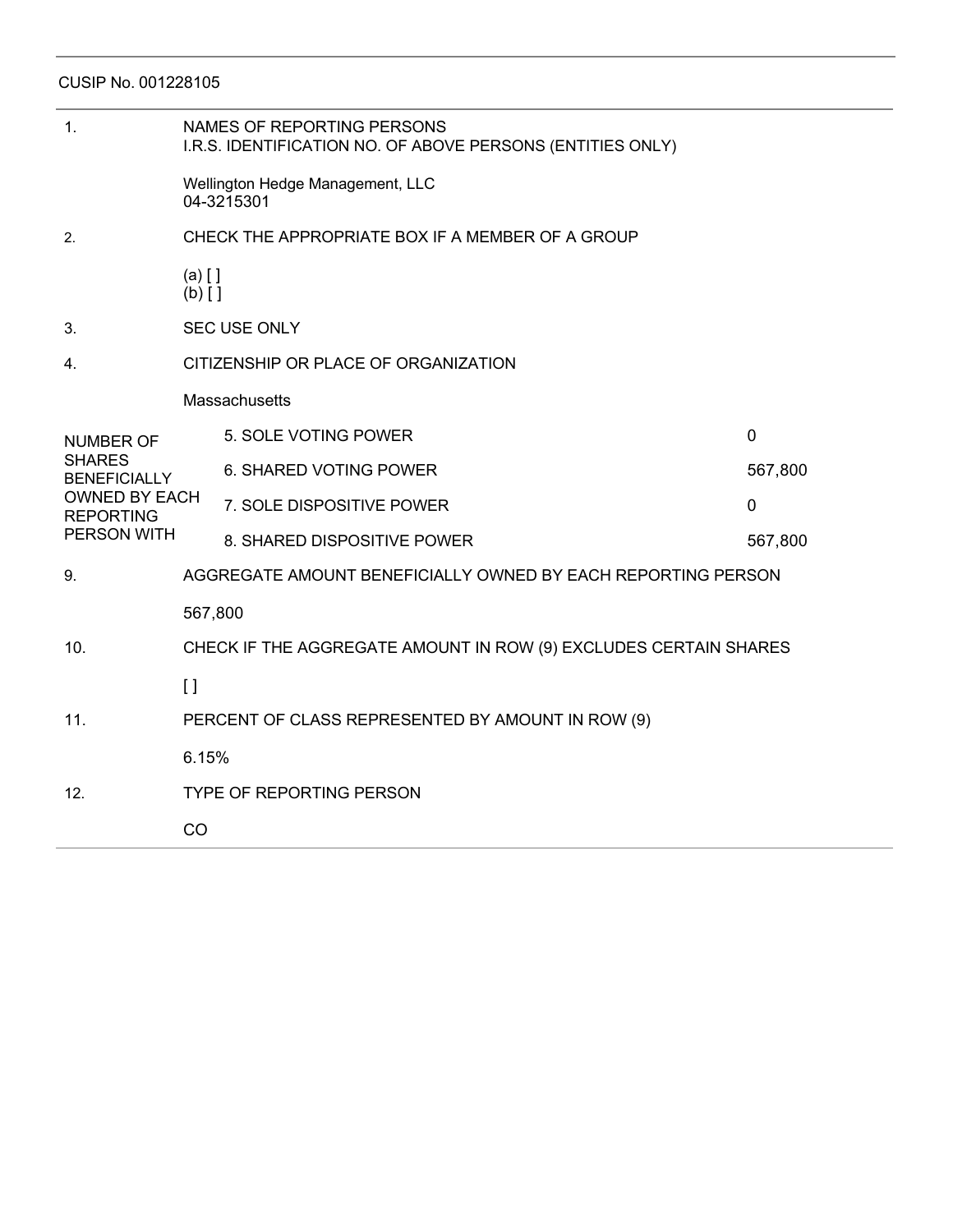**Item 1.**

# **(a) Name of Issuer**

AG Mortgage Investment Trust, Inc.

**(b) Address of Issuer's Principal Executive Offices** 245 Park Avenue Floor 26 New York, NY 10167

## **Item 2.**

# **(a) Name of Person Filing**

This schedule is filed on behalf of Bay Pond Partners, L.P. (''Bay Pond Partners''), a Delaware limited partnership and Wellington Hedge Management, LLC (''WHML''), a Massachusetts limited liability company which is the sole general partner of Bay Pond Partners.

**(b) Address of Principal Business Office or, if None, Residence** c/o Wellington Management Company, LLP 280 Congress Street Boston, MA 02210

- **(c) Citizenship** Delaware
- **(d) Title of Class of Securities** Common Stock
- **(e) CUSIP Number** 001228105

# **Item 3. If This Statement is Filed Pursuant to Rule 13d-1(b), or 13d-2(b) or (c), Check Whether the Person Filing is a:**

- (a) [ ] Broker or dealer registered under Section 15 of the Act (15 U.S.C. 78o).
- (b)  $\begin{bmatrix} 1 \\ 2 \end{bmatrix}$  Bank as defined in Section 3(a)(6) of the Act (15 U.S.C. 78c).
- (c)  $\begin{bmatrix} 1 \\ 1 \end{bmatrix}$  Insurance Company as defined in Section 3(a)(19) of the Act (15 U.S.C. 78c).
- (d) [ ] Investment Company registered under Section 8 of the Investment Company Act of 1940 (15 U.S.C. 80a-8).
- (e)  $\lceil \cdot \rceil$  An investment adviser in accordance with Rule 240.13d-1(b)(1)(ii)(E);
- (f)  $\begin{bmatrix} \end{bmatrix}$  An employee benefit plan or endowment fund in accordance with Rule 240.13d-1(b)(1)(ii)(F);
- (g)  $\lceil$  A parent holding company or control person in accordance with Rule 240.13d-1(b)(1)(ii)(G);
- (h) [ ] A savings association as defined in Section 3(b) of the Federal Deposit Insurance Act (12 U.S.C. 1813);
- $(i)$   $\begin{bmatrix} 1 \\ 4 \end{bmatrix}$  A church plan that is excluded from the definition of an investment company under Section 3(c)(14) of the Investment Company Act of 1940 (15 U.S.C. 80a-3);
- (i)  $\begin{bmatrix} 1 \\ \end{bmatrix}$  Group, in accordance with Rule 240.13d-1(b)(1)(ii)(J).

If this statement is filed pursuant to Rule 13d-1(c), check this box [X]

# **Item 4. Ownership.**

Provide the following information regarding the aggregate number and percentage of the class of securities of the issuer identified in Item 1.

(a) Amount Beneficially Owned:

Bay Pond Partners and WHML each may be deemed to beneficially own 567,800 shares of the Common Stock of the Issuer.

(b) Percent of Class:

6.15%

(c) Number of shares as to which such person has: